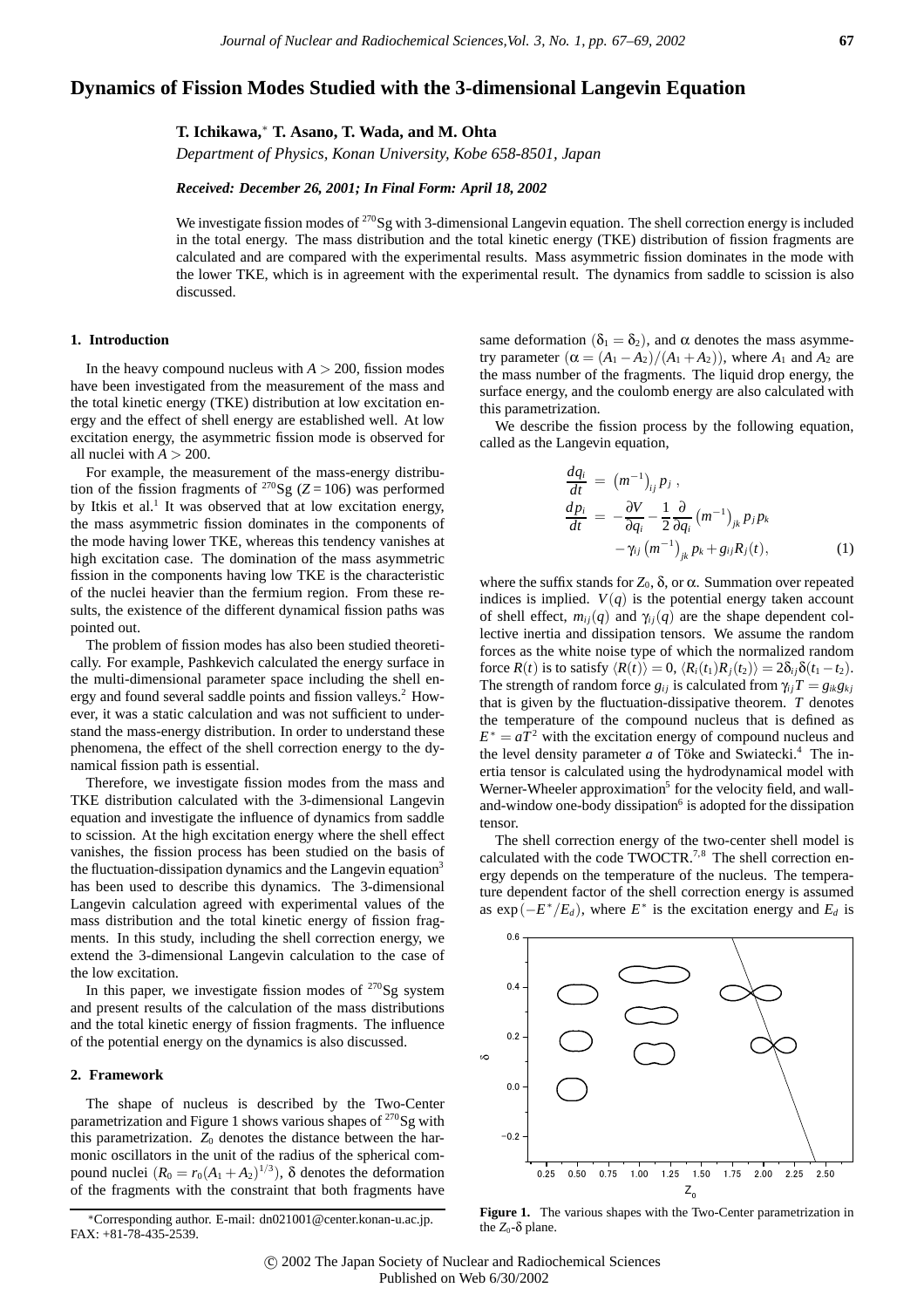

**Figure 2.** The landscape of this figure shows the total energy projected to  $Z_0$ -δ plane of <sup>270</sup>Sg. The circle denotes the ground state of compound nucleus and the cross denotes the first saddle point in the case of  $\alpha = 0$ . The line with dot is the sample trajectory of the calculation.



**Figure 3.** The distribution of the deformation of fission fragments at scission.

the shell damping energy that is taken to be  $20 \text{ MeV}^9$ .

Figure 2 shows the potential landscape of <sup>270</sup>Sg at  $E^*$  = 10 MeV in the case of  $\alpha = 0$ . The circle denotes the ground state of this system and is the start point of the Brownian particle in Langevin calculation. The cross at  $Z_0 = 0.3$  and  $\delta = 0.2$  in Figure 2 indicates the first saddle of this system in the case of  $\alpha = 0$ .

### **3. Numerical Result**

We investigate fission modes of the compound nucleus 270Sg in the case that the excitation energy *E*<sup>∗</sup> is 10 MeV  $(T \sim 0.6 \text{ MeV})$ . In this system, the fission barrier height  $B_f$  is approximately 5 MeV.

The histogram in Figure 3 shows the distribution of the deformation of fission fragments. In this figure, two peaks can be seen clearly at  $\delta$  = 0.25 and 0.36. From this result, we found that different dynamical fission paths exist.

The histogram in Figure 4 shows the distribution of the TKE of fission fragments. In this figure, different from Figure 3, it is not apparent that this distribution consists of several components. However, it is found that this TKE distribution cannot be fitted by a single Gaussian. According to the result that is shown in Figure 3, we divide the events of the fission fragments into two parts: one is the events with the deformation of fragments being  $\delta$  > 0.3 and the other is that with  $\delta$  < 0.3. In Figure 4, the dashed line denotes the TKE distribution of the events with  $\delta$  > 0.3 and the dotted line denotes that with  $\delta$  < 0.3. We found that the TKE of fragments with  $\delta > 0.3$  is smaller than that with



Figure 4. The distribution of the total kinetic energy of fission fragments. The dashed line denotes the TKE distribution for  $\delta > 0.3$ . The dotted line denotes the case of δ *<* 0*.*3.



Figure 5. The distribution of the mass asymmetry of fission fragments with the deformation  $\delta > 0.3$ . The dashed line denotes the one fitted with four Gaussians and the dotted lines denote the main components of the fit.

δ *<* 0*.*3. Fragments with lower TKE have larger deformation. It is seen that the TKE distribution with  $\delta > 0.3$  has a simple peak structure and can be expressed as a single Gaussian. We expect that the distribution with  $\delta > 0.3$  is from a single mode. As for components with  $\delta$  < 0.3, the statistical frequency is low compared with that with  $\delta > 0.3$ . We expect from Figure 3 that the events with  $\delta$  < 0.3 contain the contribution from the distribution that has a peak around  $\delta \sim 0.36$ . Since we still cannot extract a single mode from the components with  $\delta$  < 0.3, we investigate the mass distribution only for the events with  $\delta$  > 0.3 in this study.

The histogram of Figure 5 shows the distribution of the mass asymmetry  $\alpha$  of fission fragments with  $\delta > 0.3$ . The dashed line is the result of the fitting with four Gaussians and the dotted lines are the main Gaussian components that are used in the fitting. From this result, the asymmetric fission can be seen clearly. Peaks of the main Gaussian components are at  $\alpha$  = 0.056 and  $-0.057$ .

The experimental results show that the mass asymmetric fission dominates in the mode having lower TKE distribution. Itkis et al.<sup>1</sup> proposed that the reaction of <sup>270</sup>Sg  $\rightarrow$  <sup>127</sup>Sn + <sup>143</sup>Ba corresponding to Standard II mode was the main fission channel due to the effect of the deformed shell  $(Z = 56)$  and this reaction corresponds to  $\alpha = 0.06$ . We consider that our calculation results correspond to this experimental one. However, the peak energy of the TKE distribution in our calculation is larger than that of the experiment by about 30 MeV. At present stage, this difference is yet to be clarified.

Next, we consider the origin of this mass asymmetric dis-